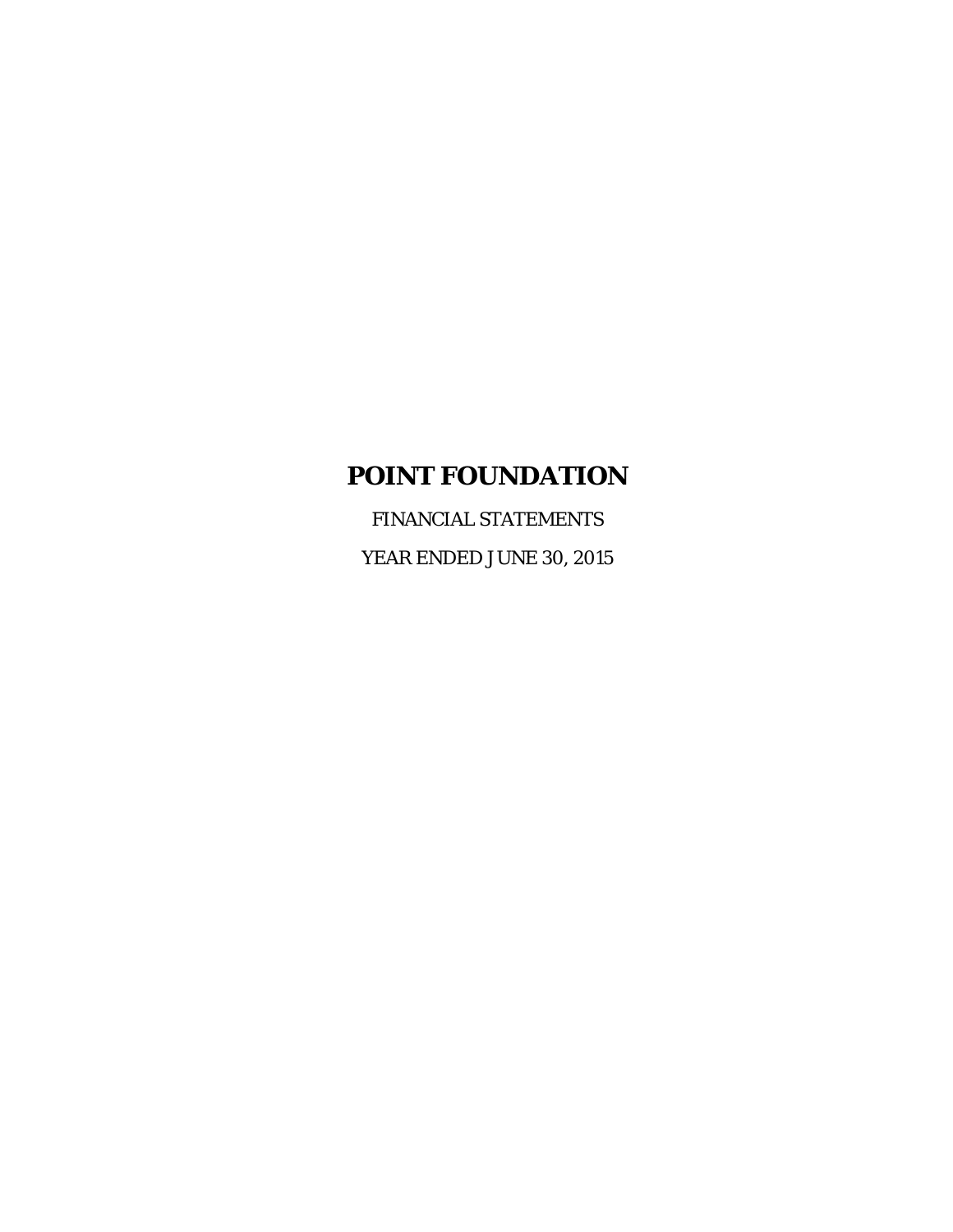FINANCIAL STATEMENTS

YEAR ENDED JUNE 30, 2015

## **CONTENTS**

| Page |  |
|------|--|
|      |  |
|      |  |
|      |  |
|      |  |
|      |  |
|      |  |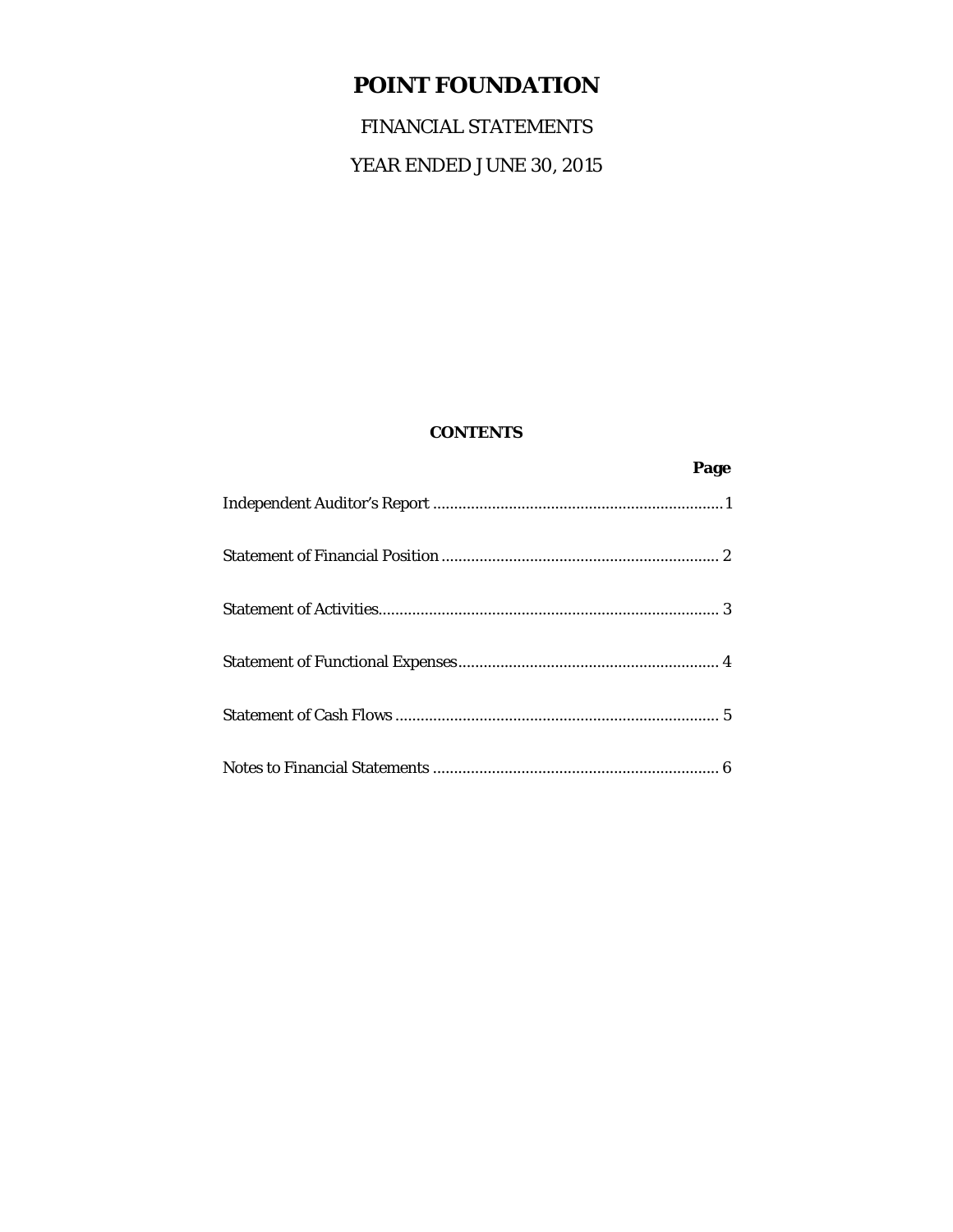

10990 Wilshire Boulevard 310.873.1600 T<br>16<sup>th</sup> Floor 310.873.6600 F **16th Floor** 310.873.6600 F

Los Angeles, CA 90024 www.greenhassonjanks.com

## **INDEPENDENT AUDITOR'S REPORT**

To the Board of Directors Point Foundation

### **Report on the Financial Statements**

We have audited the accompanying financial statements of Point Foundation, which comprise the statement of financial position as of June 30, 2015, and the related statements of activities, functional expenses and cash flows for the year then ended, and the related notes to the financial statements.

#### **Management's Responsibility for the Financial Statements**

Management is responsible for the preparation and fair presentation of these financial statements in accordance with accounting principles generally accepted in the United States of America; this includes the design, implementation, and maintenance of internal control relevant to the preparation and fair presentation of financial statements that are free from material misstatement, whether due to fraud or error.

#### **Auditor's Responsibility**

Our responsibility is to express an opinion on these financial statements based on our audit. We conducted our audit in accordance with auditing standards generally accepted in the United States of America. Those standards require that we plan and perform the audit to obtain reasonable assurance about whether the financial statements are free from material misstatement.

An audit involves performing procedures to obtain audit evidence about the amounts and disclosures in the financial statements. The procedures selected depend on the auditor's judgment, including the assessment of the risks of material misstatement of the financial statements, whether due to fraud or error. In making those risk assessments, the auditor considers internal control relevant to the entity's preparation and fair presentation of the financial statements in order to design audit procedures that are appropriate in the circumstances, but not for the purpose of expressing an opinion on the effectiveness of the entity's internal control. Accordingly, we express no such opinion. An audit also includes evaluating the appropriateness of accounting policies used and the reasonableness of significant accounting estimates made by management, as well as evaluating the overall presentation of the financial statements.

We believe that the audit evidence we have obtained is sufficient and appropriate to provide a basis for our audit opinion.

#### **Opinion**

In our opinion, the financial statements referred to above present fairly, in all material respects, the financial position of Point Foundation as of June 30, 2015, and the changes in its net assets and its cash flows for the year then ended in accordance with accounting principles generally accepted in the United States of America.

#### **Report on Summarized Comparative Information**

We have previously audited Point Foundation's 2014 financial statements, and we expressed an unmodified audit opinion on those audited financial statements in our report dated October 17, 2014. In our opinion, the summarized comparative information presented herein as of and for the year ended June 30, 2014, is consistent, in all material respects, with the audited financial statements from which it has been derived.

*Green Hasson & Janks LLP* 

December 3, 2015 Los Angeles, California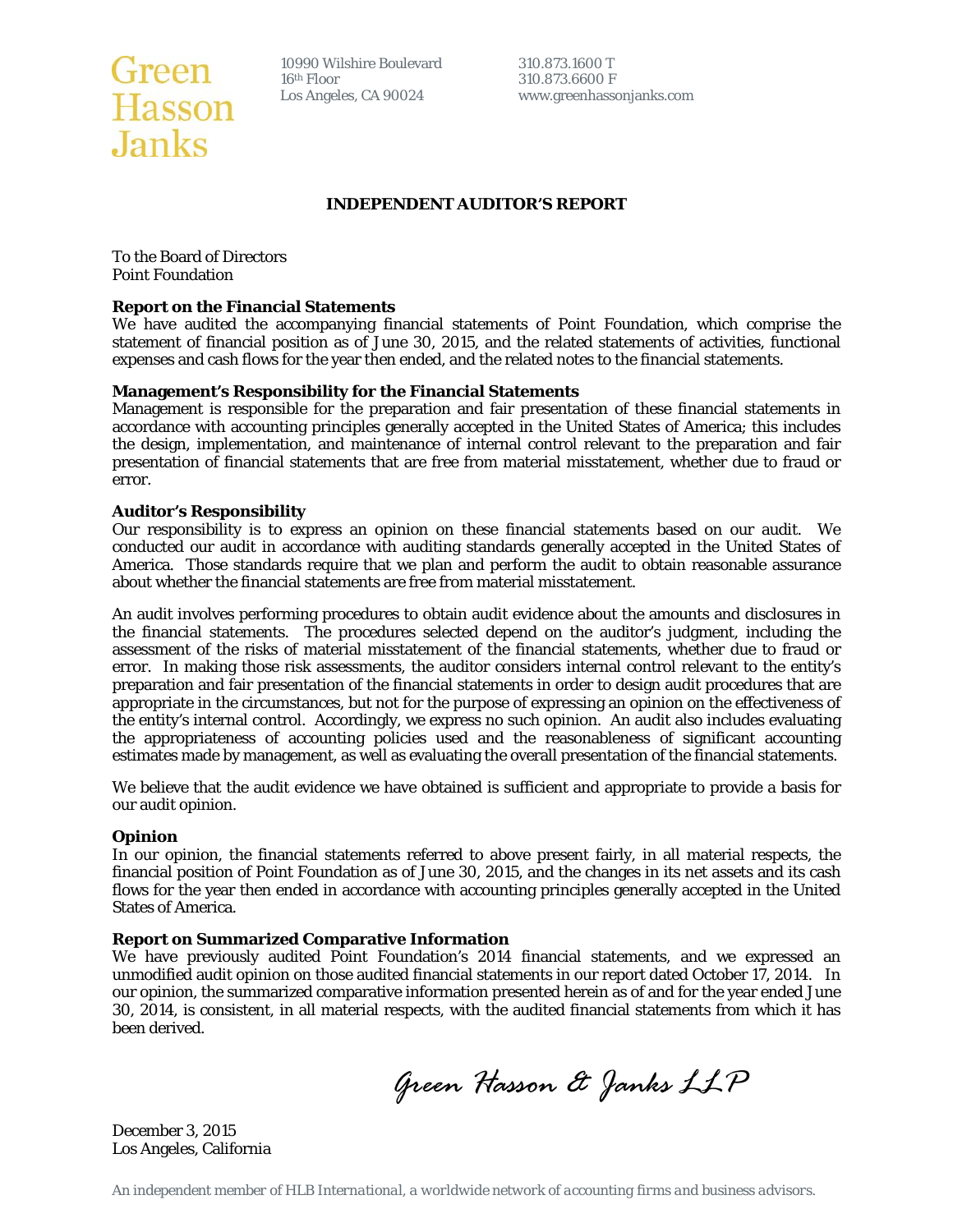## STATEMENT OF FINANCIAL POSITION June 30, 2015 With Summarized Totals at June 30, 2014

| 2015                                                |    |              |                            |            |              |            |    |              |     |              |
|-----------------------------------------------------|----|--------------|----------------------------|------------|--------------|------------|----|--------------|-----|--------------|
|                                                     |    |              | Temporarily<br>Permanently |            |              |            |    |              |     | 2014         |
| <b>ASSETS</b>                                       |    | Unrestricted |                            | Restricted |              | Restricted |    | <b>Total</b> |     | <b>Total</b> |
| <b>Cash and Cash Equivalents</b>                    | \$ | 239,676      | S                          | 757,533    | \$           |            | S  | 997,209      | \$. | 1,234,636    |
| <b>Investments</b>                                  |    |              |                            | 496,380    |              |            |    | 496,380      |     | 249,746      |
| Pledges Receivable (Net)                            |    | 192,754      |                            | 2,169,790  |              |            |    | 2,362,544    |     | 1,244,509    |
| <b>Bequest Receivable</b>                           |    | 741,003      |                            |            |              |            |    | 741,003      |     |              |
| <b>Prepaid Expenses and Other Assets</b>            |    | 86,226       |                            | 643        |              |            |    |              |     |              |
|                                                     |    |              |                            |            |              |            |    | 86,869       |     | 182,156      |
|                                                     |    | 1,259,659    |                            | 3,424,346  |              |            |    | 4,684,005    |     | 2,911,047    |
| <b>Endowment Assets:</b>                            |    |              |                            |            |              |            |    |              |     |              |
| <b>Cash and Cash Equivalents</b>                    |    | 361,781      |                            |            |              |            |    | 361,781      |     | 427,776      |
| <b>Investments</b>                                  |    | 2,324,653    |                            | 718,398    |              | 2,290,320  |    | 5,333,371    |     | 4,942,152    |
| Pledges Receivable (Net)                            |    |              |                            |            |              | 27,167     |    | 27,167       |     | 29,518       |
| <b>Other Assets</b>                                 |    | 7,067        |                            |            |              |            |    | 7,067        |     | 7,232        |
| <b>TOTAL ENDOWMENT ASSETS</b>                       |    | 2,693,501    |                            | 718,398    |              | 2,317,487  |    | 5,729,386    |     | 5,406,678    |
| Property and Equipment (Net)                        |    | 150,217      |                            |            |              |            |    | 150,217      |     | 137,135      |
| <b>TOTAL ASSETS</b>                                 |    | 4,103,377    | S                          | 4,142,744  | <sub>S</sub> | 2,317,487  | S. | 10,563,608   | S   | 8,454,860    |
| <b>LIABILITIES AND NET ASSETS</b>                   |    |              |                            |            |              |            |    |              |     |              |
| <b>LIABILITIES:</b>                                 |    |              |                            |            |              |            |    |              |     |              |
| <b>Accounts Payable and Accrued Expenses</b>        | S  | 74,074       | <sub>S</sub>               |            | \$           |            | S  | 74,074       | \$  | 86,419       |
| <b>Accrued Payroll Liabilities</b>                  |    | 233,968      |                            |            |              |            |    | 233,968      |     | 259,040      |
| <b>TOTAL LIABILITIES</b>                            |    | 308,042      |                            |            |              |            |    | 308,042      |     | 345,459      |
|                                                     |    |              |                            |            |              |            |    |              |     |              |
| <b>NET ASSETS:</b>                                  |    |              |                            |            |              |            |    |              |     |              |
| Unrestricted - Undesignated                         |    | 1,101,834    |                            |            |              |            |    | 1,101,834    |     | 499,023      |
| <b>Unrestricted - Board Designated</b><br>Endowment |    | 2,693,501    |                            |            |              |            |    | 2,693,501    |     | 2,666,779    |
|                                                     |    |              |                            |            |              |            |    |              |     |              |
| <b>TOTAL UNRESTRICTED</b><br><b>NET ASSETS</b>      |    | 3,795,335    |                            |            |              |            |    | 3,795,335    |     | 3,165,802    |
| <b>Temporarily Restricted</b>                       |    |              |                            | 4,142,744  |              |            |    | 4,142,744    |     | 2,932,766    |
| <b>Permanently Restricted</b>                       |    |              |                            |            |              | 2,317,487  |    | 2,317,487    |     | 2,010,833    |
| <b>TOTAL NET ASSETS</b>                             |    | 3,795,335    |                            | 4,142,744  |              | 2,317,487  |    | 10,255,566   |     | 8,109,401    |
|                                                     |    |              |                            |            |              |            |    |              |     |              |
| <b>TOTAL LIABILITIES AND</b><br><b>NET ASSETS</b>   | S  | 4,103,377    | <b>S</b>                   | 4,142,744  | <sub>S</sub> | 2,317,487  | S. | 10,563,608   | Ş.  | 8,454,860    |

The Accompanying Notes are an Integral Part of These Financial Statements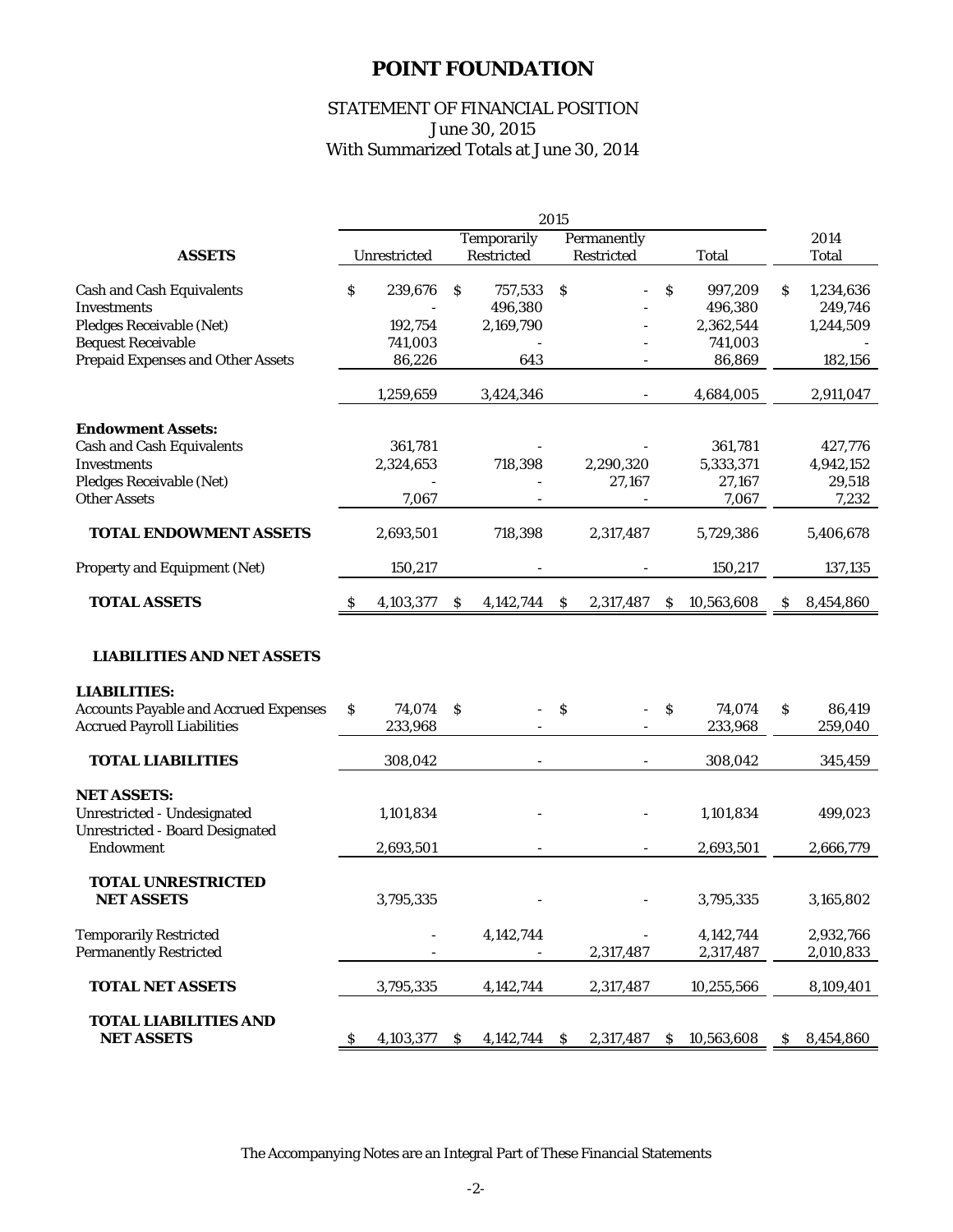## With Summarized Totals for the Year Ended June 30, 2014 Year Ended June 30, 2015 STATEMENT OF ACTIVITIES

|                                              | 2015 |              |               |             |              |                |   |            |    |              |
|----------------------------------------------|------|--------------|---------------|-------------|--------------|----------------|---|------------|----|--------------|
|                                              |      |              |               | Temporarily |              | Permanently    |   |            |    | 2014         |
|                                              |      | Unrestricted |               | Restricted  |              | Restricted     |   | Total      |    | <b>Total</b> |
| REVENUE, GAINS AND LOSSES,                   |      |              |               |             |              |                |   |            |    |              |
| <b>AND SUPPORT:</b>                          |      |              |               |             |              |                |   |            |    |              |
| Contributions                                | S    | 1,453,095    | S.            | 2,320,513   | S            | 6,654          | S | 3,780,262  | \$ | 2,230,316    |
| <b>Bequests</b>                              |      | 1,619,136    |               |             |              | 300,000        |   | 1,919,136  |    | 824,619      |
| <b>In-Kind Contributions</b>                 |      | 199,223      |               |             |              |                |   | 199,223    |    | 258,244      |
| <b>Special Events (Net of Direct Special</b> |      |              |               |             |              |                |   |            |    |              |
| Event Expenses of \$559,454)                 |      | 631,009      |               |             |              |                |   | 631,009    |    | 549,981      |
| <b>Investment Income (Net)</b>               |      | 57,599       |               | 69,425      |              |                |   | 127,024    |    | 698,321      |
| Loss on Write-Off of Uncollectible           |      |              |               |             |              |                |   |            |    |              |
| <b>Pledges Receivable</b>                    |      | (10,000)     |               | (50,000)    |              |                |   | (60,000)   |    | (68, 214)    |
| Net Assets Released from:                    |      |              |               |             |              |                |   |            |    |              |
| <b>Purpose Restrictions</b>                  |      | 850,000      |               | (850,000)   |              |                |   |            |    |              |
| <b>Time Restrictions</b>                     |      | 279,960      |               | (279, 960)  |              | $\overline{a}$ |   |            |    |              |
| <b>TOTAL REVENUE, GAINS AND</b>              |      |              |               |             |              |                |   |            |    |              |
| <b>LOSSES, AND SUPPORT</b>                   |      | 5,080,022    |               | 1,209,978   |              | 306,654        |   | 6,596,654  |    | 4,493,267    |
| <b>EXPENSES:</b>                             |      |              |               |             |              |                |   |            |    |              |
| <b>Program Services:</b>                     |      |              |               |             |              |                |   |            |    |              |
| <b>Scholarship and Scholar Support</b>       |      | 1,463,530    |               |             |              |                |   | 1,463,530  |    | 1,348,370    |
| <b>Leadership Conferences and Training</b>   |      | 964,207      |               |             |              |                |   | 964,207    |    | 878,524      |
| <b>Scholar Mentoring</b>                     |      | 156,945      |               |             |              |                |   | 156,945    |    | 181,038      |
| <b>Scholar Internships</b>                   |      | 113,484      |               |             |              |                |   | 113,484    |    | 94,891       |
| <b>Scholar Selections</b>                    |      | 456,138      |               |             |              |                |   | 456,138    |    | 453,163      |
| Alumni                                       |      | 172,248      |               |             |              |                |   | 172,248    |    | 177,723      |
| <b>TOTAL PROGRAM SERVICES</b>                |      | 3,326,552    |               |             |              |                |   | 3,326,552  |    | 3,133,709    |
| <b>Supporting Services:</b>                  |      |              |               |             |              |                |   |            |    |              |
| <b>Management and General</b>                |      | 510,091      |               |             |              |                |   | 510,091    |    | 499,108      |
| <b>Fundraising and Development</b>           |      | 613,846      |               |             |              |                |   | 613,846    |    | 601,257      |
| TOTAL SUPPORTING SERVICES                    |      | 1,123,937    |               |             |              |                |   | 1,123,937  |    | 1,100,365    |
| <b>TOTAL EXPENSES</b>                        |      | 4,450,489    |               |             |              |                |   | 4,450,489  |    | 4,234,074    |
| <b>CHANGE IN NET ASSETS</b>                  |      | 629,533      |               | 1,209,978   |              | 306,654        |   | 2,146,165  |    | 259,193      |
| Net Assets - Beginning of Year               |      | 3,165,802    |               | 2,932,766   |              | 2,010,833      |   | 8,109,401  |    | 7,850,208    |
| NET ASSETS - END OF YEAR                     | \$   | 3,795,335    | $\mathcal{S}$ | 4,142,744   | <sub>S</sub> | 2,317,487      | S | 10,255,566 | S  | 8,109,401    |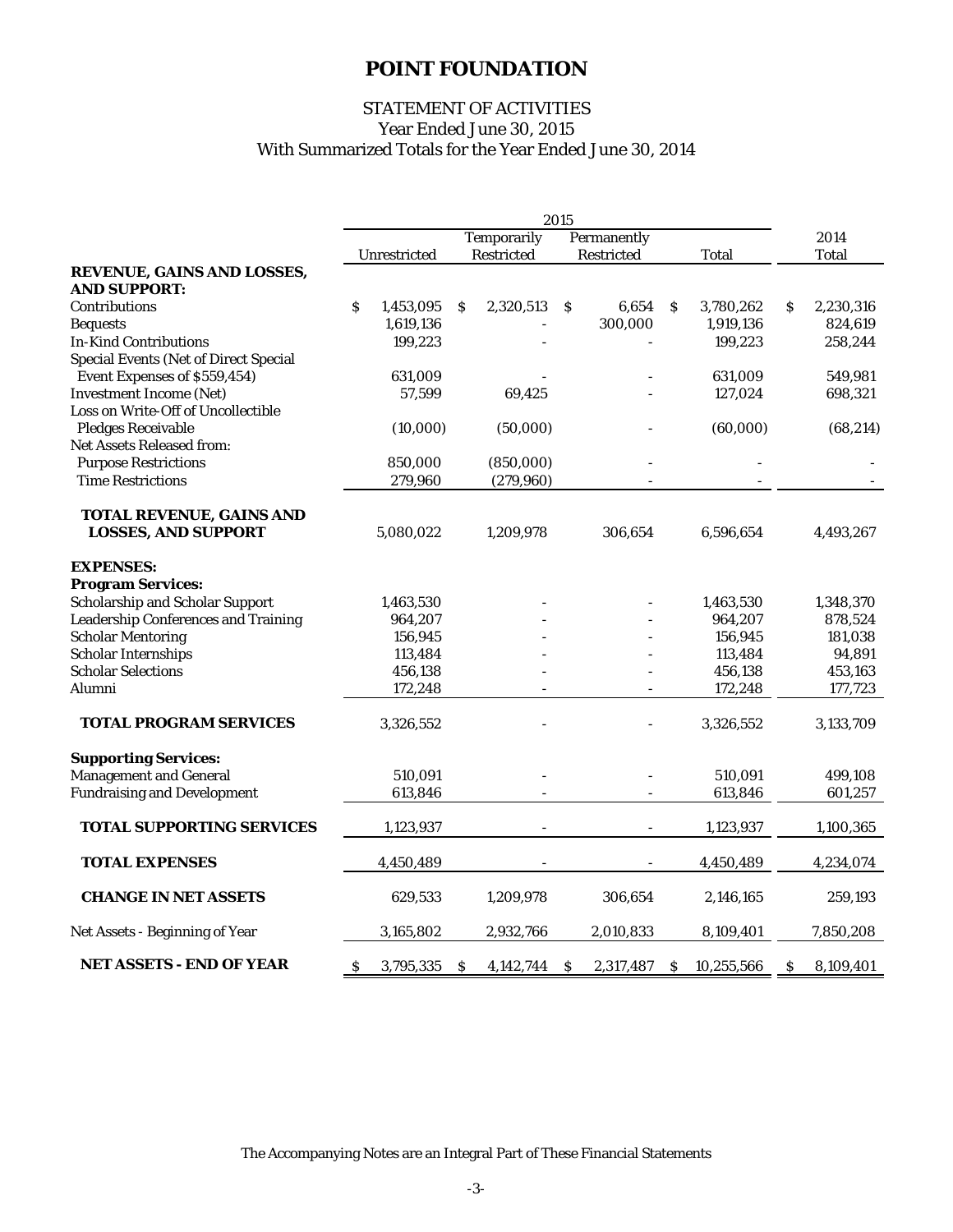#### STATEMENT OF FUNCTIONAL EXPENSES With Summarized Totals for the Year Ended June 30, 2014 Year Ended June 30, 2015

|                                    |    |                          |                         |    |                          |     |                          |     |            |    | 2015    |     |                 |    |             |                            |     |                   |    |                 |                 |
|------------------------------------|----|--------------------------|-------------------------|----|--------------------------|-----|--------------------------|-----|------------|----|---------|-----|-----------------|----|-------------|----------------------------|-----|-------------------|----|-----------------|-----------------|
|                                    |    |                          |                         |    |                          |     | <b>Program Services</b>  |     |            |    |         |     |                 |    |             | <b>Supporting Services</b> |     |                   |    |                 |                 |
|                                    |    | Scholarship              | Leadership              |    |                          |     |                          |     |            |    |         |     | <b>Total</b>    |    |             |                            |     | Total             |    |                 | 2014            |
|                                    |    | and Scholar              | Conferences             |    | Scholar                  |     | Scholar                  |     | Scholar    |    |         |     | Program         |    | Management  | Fundraising                |     | <b>Supporting</b> |    | Total           | Total           |
|                                    |    | Support                  | and Training            |    | Mentoring                |     | Internships              |     | Selections |    | Alumni  |     | <b>Services</b> |    | and General | and Development            |     | <b>Services</b>   |    | <b>Expenses</b> | <b>Expenses</b> |
| <b>Salaries</b>                    | Ŝ  | 335,246                  | 287,543 S<br>-S         |    | 75,817                   | - S | 41,298                   | -S  | 183,742    | -S | 86,959  | - S | 1,010,605       | S. | 216,242 \$  | 345,693                    | - S | 561,935           | S. | 1,572,540       | 1,498,403       |
| <b>Direct Scholarship Expenses</b> |    | 754,570                  |                         |    |                          |     | 38,687                   |     | 3,000      |    |         |     | 796,257         |    |             |                            |     |                   |    | 796,257         | 738,216         |
| Leadership and Alumni              |    |                          |                         |    |                          |     |                          |     |            |    |         |     |                 |    |             |                            |     |                   |    |                 |                 |
| Conferences                        |    | $\overline{\phantom{a}}$ | 392,456                 |    |                          |     |                          |     |            |    |         |     | 392,456         |    |             |                            |     |                   |    | 392,456         | 293,199         |
| <b>Professional Fees</b>           |    |                          |                         |    |                          |     |                          |     |            |    |         |     |                 |    |             |                            |     |                   |    |                 |                 |
| and Consultants                    |    | 61,267                   | 51,792                  |    | 14,910                   |     | 6,644                    |     | 24,964     |    | 13,277  |     | 172,854         |    | 25,330      | 42,104                     |     | 67,434            |    | 240,288         | 303,532         |
| <b>In-Kind Expense</b>             |    | 82,161                   | 26,431                  |    |                          |     |                          |     | 30,431     |    |         |     | 139,023         |    | 60,200      | $\overline{a}$             |     | 60,200            |    | 199,223         | 258,244         |
| <b>Travel</b>                      |    | 41,351                   | 37,209                  |    | 11,244                   |     | 3,276                    |     | 18,030     |    | 14,893  |     | 126,003         |    | 14,376      | 40,649                     |     | 55,025            |    | 181,028         | 186,359         |
| <b>Public Awareness</b>            |    |                          |                         |    |                          |     |                          |     |            |    |         |     |                 |    |             |                            |     |                   |    |                 |                 |
| and Promotion                      |    | 33,894                   | 32,083                  |    | 11,392                   |     | 6.002                    |     | 19.999     |    | 19,264  |     | 122,634         |    | 2.717       | 38,035                     |     | 40.752            |    | 163,386         | 152,688         |
| <b>Employee Benefits</b>           |    | 34,353                   | 29,465                  |    | 7,769                    |     | 4,232                    |     | 18,828     |    | 8,911   |     | 103,558         |    | 22,159      | 35,424                     |     | 57,583            |    | 161,141         | 182,542         |
| <b>Office Expenses</b>             |    | 24,857                   | 22,193                  |    | 6,470                    |     | 2,752                    |     | 10.742     |    | 5.600   |     | 72,614          |    | 10,163      | 37,026                     |     | 47,189            |    | 119,803         | 76,974          |
| <b>Payroll Taxes</b>               |    | 25,495                   | 21,867                  |    | 5,766                    |     | 3,141                    |     | 13,973     |    | 6,613   |     | 76,855          |    | 16,445      | 26,289                     |     | 42,734            |    | 119,589         | 110,497         |
| Rent                               |    | 29,247                   | 26,063                  |    | 7,603                    |     | 3,254                    |     | 12,622     |    | 6,588   |     | 85,377          |    | 12,287      | 17,710                     |     | 29,997            |    | 115,374         | 63,468          |
| <b>Other Scholarship Expenses</b>  |    | $\overline{\phantom{a}}$ |                         |    | $\overline{\phantom{a}}$ |     |                          |     | 103,235    |    |         |     | 103,235         |    |             |                            |     |                   |    | 103,235         | 104,322         |
| <b>Depreciation Expense</b>        |    | 20,141                   | 17,949                  |    | 5,236                    |     | 2,241                    |     | 8,692      |    | 4,537   |     | 58,796          |    | 8,462       | 12,196                     |     | 20,658            |    | 79,454          | 42,917          |
| Telephone                          |    | 12,923                   | 11,695                  |    | 3,395                    |     | 1,380                    |     | 5,642      |    | 2,917   |     | 37,952          |    | 7,116       | 6,117                      |     | 13,233            |    | 51,185          | 64,728          |
| Recruitment                        |    |                          |                         |    |                          |     | $\overline{\phantom{0}}$ |     |            |    |         |     |                 |    | 49,132      | $\overline{\phantom{a}}$   |     | 49,132            |    | 49,132          |                 |
| <b>Bank and Credit Card</b>        |    |                          |                         |    |                          |     |                          |     |            |    |         |     |                 |    |             |                            |     |                   |    |                 |                 |
| <b>Merchant Fees</b>               |    |                          |                         |    |                          |     |                          |     |            |    |         |     |                 |    | 47,780      | $\overline{\phantom{a}}$   |     | 47,780            |    | 47,780          | 48,054          |
| Insurance                          |    | 5,186                    | 4,622                   |    | 1,348                    |     | 577                      |     | 2,238      |    | 1,168   |     | 15,139          |    | 2,179       | 3,141                      |     | 5,320             |    | 20,459          | 17,645          |
| Events                             |    | 2,839                    | 2,839                   |    | 2.264                    |     |                          |     |            |    | 1,521   |     | 9,463           |    |             | 9,462                      |     | 9,462             |    | 18,925          | 68,250          |
| <b>Miscellaneous</b>               |    |                          |                         |    |                          |     |                          |     |            |    |         |     |                 |    | 8,554       | $\overline{\phantom{a}}$   |     | 8,554             |    | 8,554           | 15,613          |
| <b>Meetings and Conferences</b>    |    |                          |                         |    |                          |     |                          |     |            |    |         |     |                 |    | 6,949       |                            |     | 6,949             |    | 6,949           | 4,401           |
| Mentoring                          |    |                          |                         |    | 3,731                    |     |                          |     |            |    |         |     | 3,731           |    |             |                            |     |                   |    | 3,731           | 4,022           |
| <b>TOTAL 2015</b>                  |    |                          |                         |    |                          |     |                          |     |            |    |         |     |                 |    |             |                            |     |                   |    |                 |                 |
| <b>FUNCTIONAL EXPENSES</b>         | S. | 1,463,530                | <sub>S</sub><br>964,207 | -S | 156,945                  | -S  | 113,484 \$               |     | 456,138    | -S | 172,248 | - S | 3,326,552       | -S | 510,091 \$  | 613,846                    | - S | 1,123,937         |    | \$4,450,489     |                 |
|                                    |    | 33%                      | 22%                     |    | $3\%$                    |     | 3%                       |     | 10%        |    | 4%      |     | 75%             |    | 11%         | 14%                        |     | 25%               |    | 100%            |                 |
| <b>TOTAL 2014</b>                  |    |                          |                         |    |                          |     |                          |     |            |    |         |     |                 |    |             |                            |     |                   |    |                 |                 |
| <b>FUNCTIONAL EXPENSES</b>         | S. | 1,348,370                | 878,524<br>S.           | -S | 181,038                  | -S  | 94,891                   | - S | 453,163    | -S | 177,723 | -S  | 3,133,709       |    | 499,108 S   | 601,257                    | -S  | 1,100,365         |    |                 | 4,234,074       |
|                                    |    | 32%                      | 21%                     |    | 4%                       |     | 2%                       |     | 11%        |    | 4%      |     | 74%             |    | 12%         | 14%                        |     | 26%               |    |                 | 100%            |

The Accompanying Notes are an Integral Part of These Financial Statements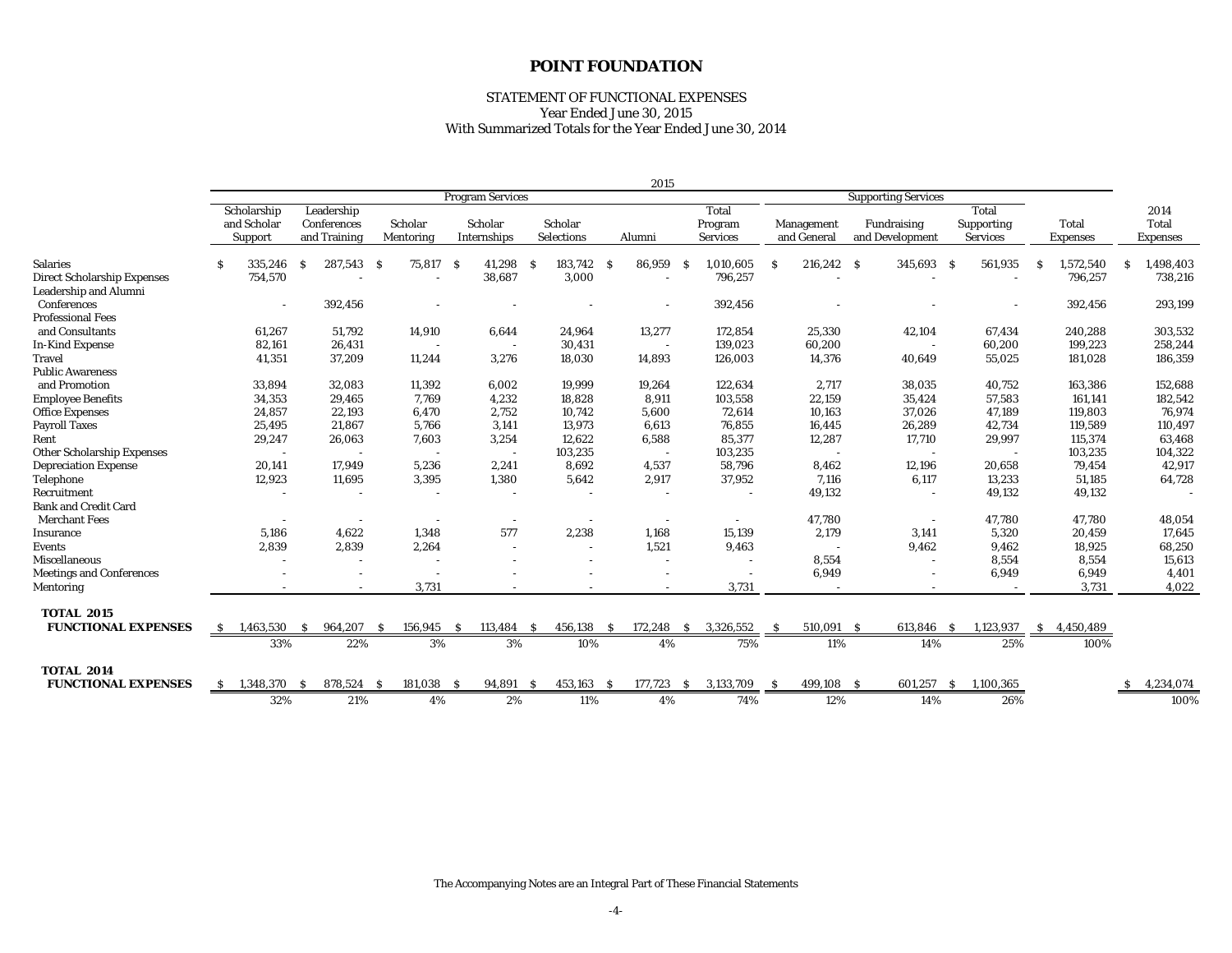## STATEMENT OF CASH FLOWS Year Ended June 30, 2015 With Summarized Totals for the Year Ended June 30, 2014

|                                                              |              | 2015        |              | 2014       |
|--------------------------------------------------------------|--------------|-------------|--------------|------------|
| <b>CASH FLOWS FROM OPERATING ACTIVITIES:</b>                 |              |             |              |            |
| <b>Change in Net Assets</b>                                  | \$           | 2,146,165   | \$           | 259,193    |
| Adjustments to Reconcile Change in Net Assets to             |              |             |              |            |
| Net Cash Provided by Operating Activities:                   |              |             |              |            |
| <b>Unrealized (Gain) Loss on Investments</b>                 |              | 447,844     |              | (508, 904) |
| Realized (Gain) Loss on Investments                          |              | (301, 916)  |              | 1,769      |
| <b>Contributed Stock</b>                                     |              | (361, 938)  |              | (43, 376)  |
| <b>Proceeds from Sale of Contributed Stock</b>               |              | 359,541     |              | 43,479     |
| (Gain) Loss on Sale of Contributed Stock                     |              | 2,397       |              | (103)      |
| <b>Contributions Restricted for Investment in Perpetuity</b> |              | (6, 654)    |              | (2, 455)   |
| <b>Depreciation Expense</b>                                  |              | 79,454      |              | 42,917     |
| Loss on Write-Off of Uncollectible Pledges Receivable        |              | 60,000      |              | 68,214     |
| (Increase) Decrease in:                                      |              |             |              |            |
| <b>Pledges Receivable</b>                                    |              | (1,175,684) |              | 635,976    |
| <b>Bequest Receivable</b>                                    |              | (741,003)   |              | 200,000    |
| <b>Prepaid Expenses and Other Assets</b>                     |              | 95,452      |              | (48, 561)  |
| Increase (Decrease) in:                                      |              |             |              |            |
| <b>Accounts Payable and Accrued Expenses</b>                 |              | (12, 345)   |              | 45,304     |
| <b>Accrued Payroll Liabilities</b>                           |              | (25,072)    |              | 38,761     |
| NET CASH PROVIDED BY OPERATING ACTIVITIES                    |              | 566,241     |              | 732,214    |
| <b>CASH FLOWS FROM INVESTING ACTIVITIES:</b>                 |              |             |              |            |
| <b>Purchase of Property and Equipment</b>                    |              | (92, 536)   |              | (45, 727)  |
| <b>Interest and Dividends Reinvested</b>                     |              | (272, 952)  |              | (193, 012) |
| <b>Proceeds on Sale of Investments</b>                       |              | (2,501,048) |              | 10,951     |
| <b>Purchase of Investments</b>                               |              | 1,990,219   |              |            |
| NET CASH USED IN INVESTING ACTIVITIES                        |              | (876, 317)  |              | (227, 788) |
| <b>CASH PROVIDED BY FINANCING ACTIVITY:</b>                  |              |             |              |            |
| <b>Contributions Restricted for Investment in Perpetuity</b> |              | 6,654       |              | 2,455      |
| NET INCREASE (DECREASE) IN CASH AND CASH EQUIVALENTS         |              | (303, 422)  |              | 506,881    |
| Cash and Cash Equivalents - Beginning of Year                |              | 1,662,412   |              | 1,155,531  |
| CASH AND CASH EQUIVALENTS - END OF YEAR                      | S            | 1,358,990   | S            | 1,662,412  |
| <b>Cash and Cash Equivalents</b>                             | s            | 997,209     | \$           | 1,234,636  |
| <b>Endowment Cash and Cash Equivalents</b>                   |              | 361,781     |              | 427,776    |
| TOTAL CASH AND CASH EQUIVALENTS                              | <sub>S</sub> | 1,358,990   | <sub>S</sub> | 1,662,412  |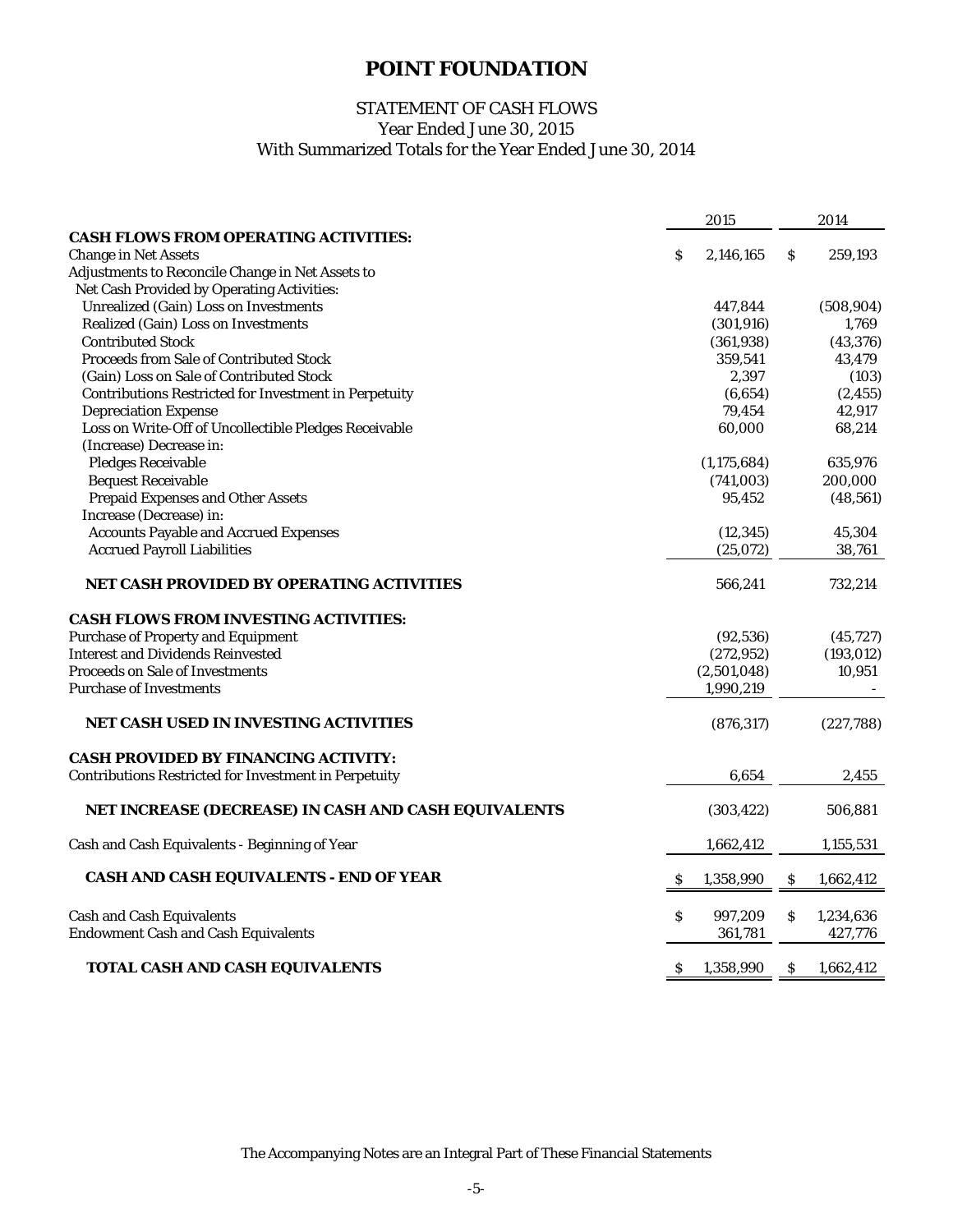## NOTES TO FINANCIAL STATEMENTS June 30, 2015

#### **NOTE 1 - ORGANIZATION**

#### *Mission and Programs*

Point Foundation (Point) is the nation's largest publicly-supported organization granting scholarships to lesbian, gay, bisexual, transgender and queer (LGBTQ) students of merit. Founded in 2001, Point was specifically organized to become a national and intergenerational organization, with one generation giving a helping hand to the next generation. Point is a nonprofit corporation, classified by the Internal Revenue Service as a  $501(c)(3)$  publicly-supported organization.

Point Foundation empowers promising LGBTQ students to achieve their full academic and leadership potential - despite the obstacles often put before them - to make a significant impact on society. By helping these students obtain a solid educational foundation, Point is building a generation of leaders, committed both to personal achievement and to increasing acceptance and understanding within society as a whole.

A Point Scholarship may cover tuition, books, supplies, room and board, transportation and living expenses. Point also matches each Point Scholar with an accomplished, vetted and volunteer mentor, through a formal arrangement intended to assist the scholar in reaching educational and career goals. In addition, Point provides leadership training to scholars through a national Scholar and Alumni Leadership Conference and/or Regional Leadership Forums designed to enhance each scholar's leadership and personal potential, including training in such areas as achieving excellence, community service, LGBTQ history, personal financial planning and establishing professional networks. In exchange, all Point Scholars agree to maintain a high level of academic performance and give back to the LGBTQ community through the completion of an individual community service project each year. Scholars may renew their scholarships on an annual basis for the duration of their initial Point covered degree by completing a continuing award application and complying with Point's Contract of Excellence.

Point Scholars are diverse in the fullest sense of the word - in terms of their educational fields of study, gender, gender identities, gender expressions, sexual orientations, racial and ethnic backgrounds, ages and geographical base. They are exceptionally ambitious students with tremendous leadership potential. Their career goals include serving as corporate and government leaders, attorneys, doctors, university administrators, writers, artists and educators. All are committed to using their talents and education to contribute to society.

Since its inception, Point has awarded multi-year scholarships to 318 different scholars through June 30, 2015. Point supported 82 scholars during the year ended June 30, 2015 (fiscal year 2015) and 78 scholars during the year ended June 30, 2014 (fiscal year 2014). As of June 30, 2015, 214 former Point Scholars had become Point Scholar Alumni who have completed their educational programs and are now pursuing their life and career goals. Some alumni serve as Point Mentors, members of Point's National Board of Directors or members of Point's Regional Boards of Trustees and are serving as members of key committees, thus fulfilling one of the key ideals of Point; that is, having alumni return to Point in leadership roles.

The activities of Point are administered from offices in California, New York and Nevada.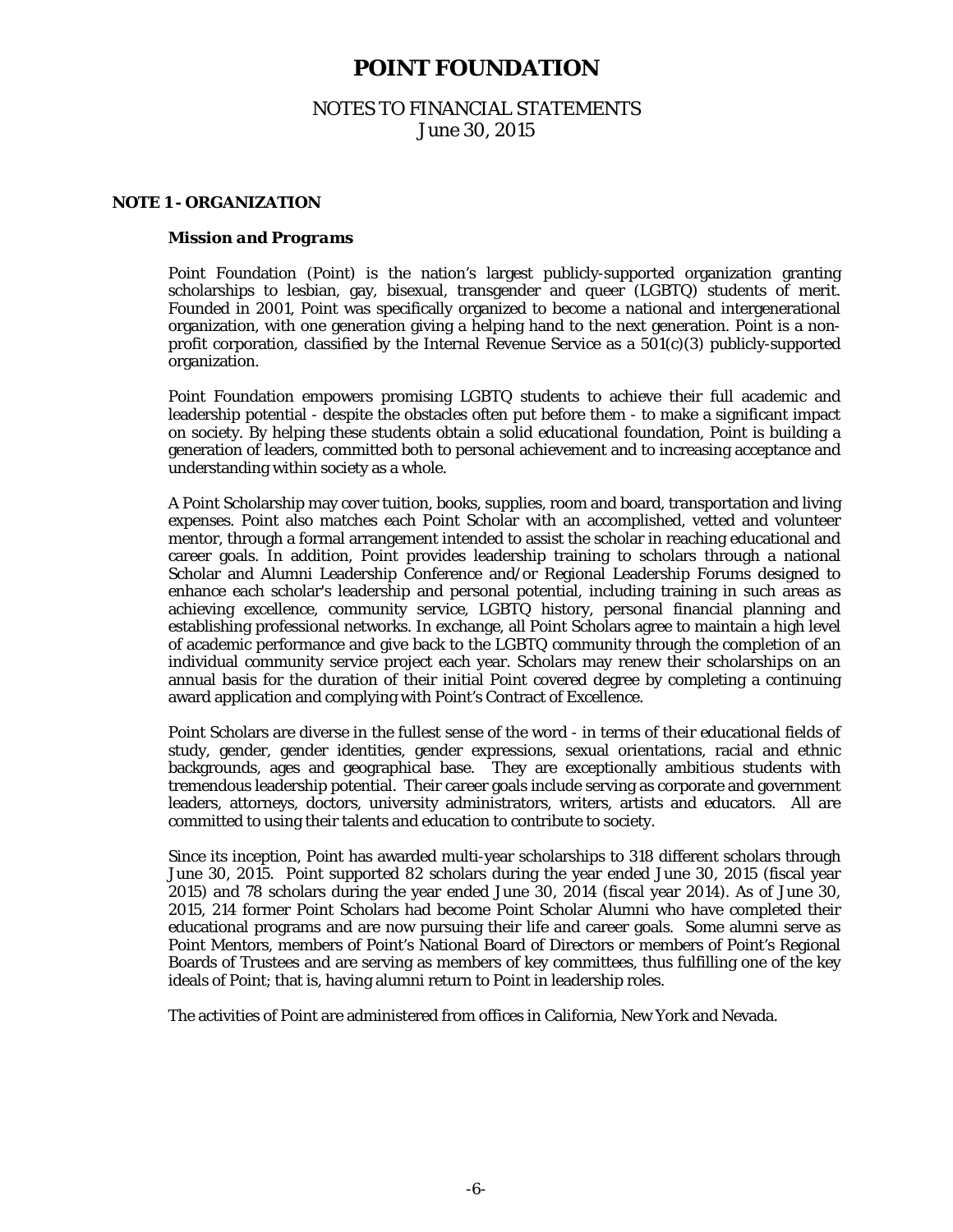## NOTES TO FINANCIAL STATEMENTS June 30, 2015

#### **NOTE 1 - ORGANIZATION** (continued)

#### *Governance and Volunteers*

Strategic direction and governance of Point is provided by an independent, volunteer National Board of Directors. Additional governance, program and fundraising capacity are provided by independent, volunteer members of Point's Regional Boards of Trustees in various cities across the United States.

Point can only operate successfully and efficiently with the help and effort of a large number of non-compensated volunteers who assist Point's small staff of 19 employees in achieving the goals of Point's various service programs. For the year ended June 30, 2015, Point had more than 330 volunteers who donated their time as directors, trustees, mentors, application readers, office assistants, and Point Honors and Cornerstone event planners. In total for the year, these volunteers contributed more than 32,000 hours of service. The value of this contributed time is not reflected in the accompanying financial statements as it does not meet the recognition criteria under generally accepted accounting principles. In addition, all volunteers pay their own personal expenses associated with attending Point meetings and events, without charging Point, thereby eliminating any additional operating expenses.

### *Fiscal 2015 Performance*

Continuing the trend of strong performance over the prior few fiscal years Point realized an increase in net assets of \$2,146,165 for the year ended June 30, 2015.

The principal financial objective of fiscal year 2015 was to tightly control expenses relative to revenue realized, such that Point would not incur an operating loss for the year. Point achieved that objective with a 18% increase in operating revenue over fiscal year 2014, total operating revenue of \$5,053,300 and expenses of \$4,450,489. Point finished fiscal year 2015 with a net increase in Unrestricted - Undesignated net assets of \$602,811.

With \$55,904 in investment income less \$29,182 in releases to operations, Board designated net assets increased by \$26,722. Temporarily restricted net assets increased by \$1,209,978. Point raised \$2,320,513 in new temporarily restricted gifts (including one \$2 million three year grant) to fund future fiscal years and the endowment enjoyed a net return of \$69,425. Point released \$1,129,960 of temporarily restricted funds to fund fiscal year 2015 activities. Permanently restricted net assets increased by \$306,654.

Approximately 75% of Point's total expenses were expended on program activities directly related to its mission, and approximately 25% of its total expenses were incurred for fundraising, management and general expenses.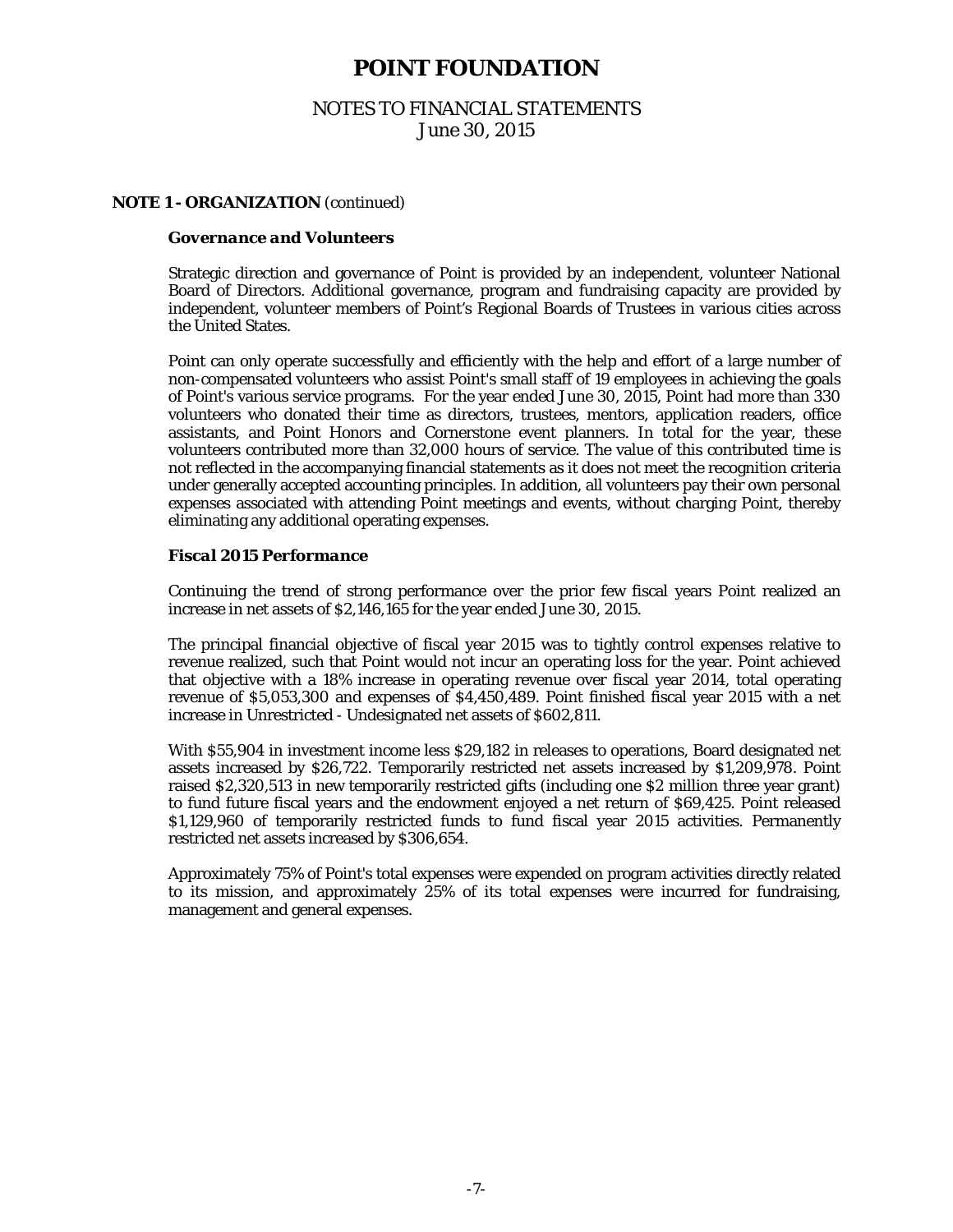## NOTES TO FINANCIAL STATEMENTS June 30, 2015

## **NOTE 2 - SUMMARY OF SIGNIFICANT ACCOUNTING POLICIES**

## **(a) BASIS OF ACCOUNTING**

 The accompanying financial statements have been prepared on the accrual basis of accounting.

## **(b) ACCOUNTING**

To ensure observance of certain constraints and restrictions placed on the use of resources, the accounts of Point are maintained in accordance with the principles of net assets accounting. This is the procedure by which resources for various purposes are classified for accounting and reporting purposes into net asset classes that are in accordance with specified activities or objectives. Accordingly, all financial transactions have been recorded and reported by net asset class as either unrestricted, temporarily restricted, or permanently restricted.

- **Unrestricted Undesignated Net Assets.** These generally result from revenues generated by receiving unrestricted contributions, providing services, and receiving income from investments less expenses incurred in providing program related services, raising contributions, and performing administrative functions.
- **Unrestricted Board Designated Endowment Net Assets**. The Board has designated a portion of unrestricted net assets to provide resources for an endowment fund. Point has \$2,693,501 of Board designated endowment net assets at June 30, 2015.
- **Temporarily Restricted Net Assets**. Point reports gifts of cash and other assets as temporarily restricted support if they are received with donor stipulations that limit the use of the donated assets. When a donor restriction expires, that is, when a stipulated time restriction ends or the purpose of the restriction is accomplished, temporarily restricted net assets are reclassified to unrestricted net assets and reported in the statement of activities as net assets released from purpose or time restrictions. Point has \$4,142,744 of temporarily restricted net assets at June 30, 2015.
- **Permanently Restricted Net Assets.** These are assets from donors who stipulate that resources are to be maintained permanently, but permit Point to expend all of the income (or other economic benefits) derived from the donated assets. Point has \$2,317,487 of permanently restricted net assets at June 30, 2015.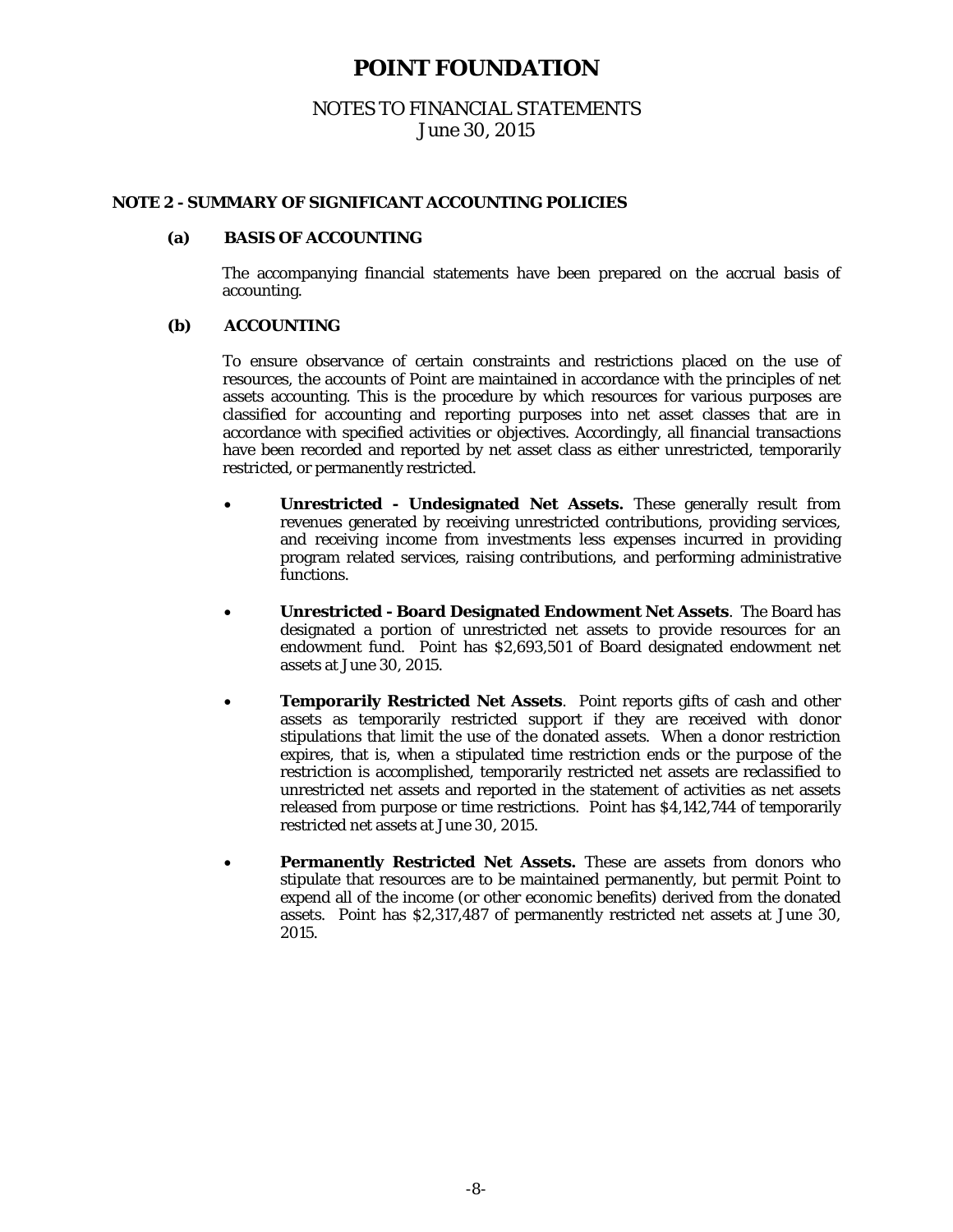## NOTES TO FINANCIAL STATEMENTS June 30, 2015

### **NOTE 2 - SUMMARY OF SIGNIFICANT ACCOUNTING POLICIES** (continued)

## **(c) CASH AND CASH EQUIVALENTS**

Point considers cash on hand and deposits in banks with an original maturity of three months or less to be cash and cash equivalents. The carrying value of cash and cash equivalents approximates its fair value at June 30, 2015.

Point maintains its cash and cash equivalents in bank deposit and other investment accounts which may, at times, exceed federally insured limits. Point has not experienced any losses in such accounts and believes it is not exposed to any significant credit risk on cash and cash equivalents.

## **(d) INVESTMENTS**

Investments in marketable securities with readily determinable fair values and all investments in debt securities are valued at their fair values in the statement of financial position. Interest and dividend income and gains and losses on investments are reported in the statement of activities as increases or decreases in unrestricted net assets unless their use is temporarily or permanently restricted by donor stipulations or by law.

Investments in marketable equity securities and debt securities are carried at fair value based upon market quotations and are managed by outside investment managers contracted by Point. For donated investments, cost is determined by the fair value of the asset on the date the asset is received by Point.

Investment securities, in general, are exposed to various risks, such as interest rate, credit and overall market volatility. Due to the level of risk associated with certain long-term investments, it is reasonably possible that changes in the values of these investments will occur in the near term and that such changes could materially affect the amounts reported in the statement of financial position.

### **(e) PLEDGES RECEIVABLE**

Unconditional contributions, including pledges recorded at estimated fair value, are recognized as revenues when pledges are made. Point reports unconditional contributions as restricted support if they are received with donor stipulations that limit the use of the donated assets. Discounts for pledges (pledges due over one year) are recorded as reductions to contribution revenue and pledges receivable. Discounts increase contribution revenue when the pledge is received. During the year ended June 30, 2015, Point recognized a loss on the write-off of uncollectible pledges of \$60,000.

## **(f) BEQUESTS**

From time-to-time, Point is named as a beneficiary in a bequest. Bequests are not recognized as support until all of the following conditions are met: the demise of the testator, the amount of the bequest is known, Point is certain that, based on the estate's net assets, the amount bequeathed is realizable and the probate court has declared the will valid.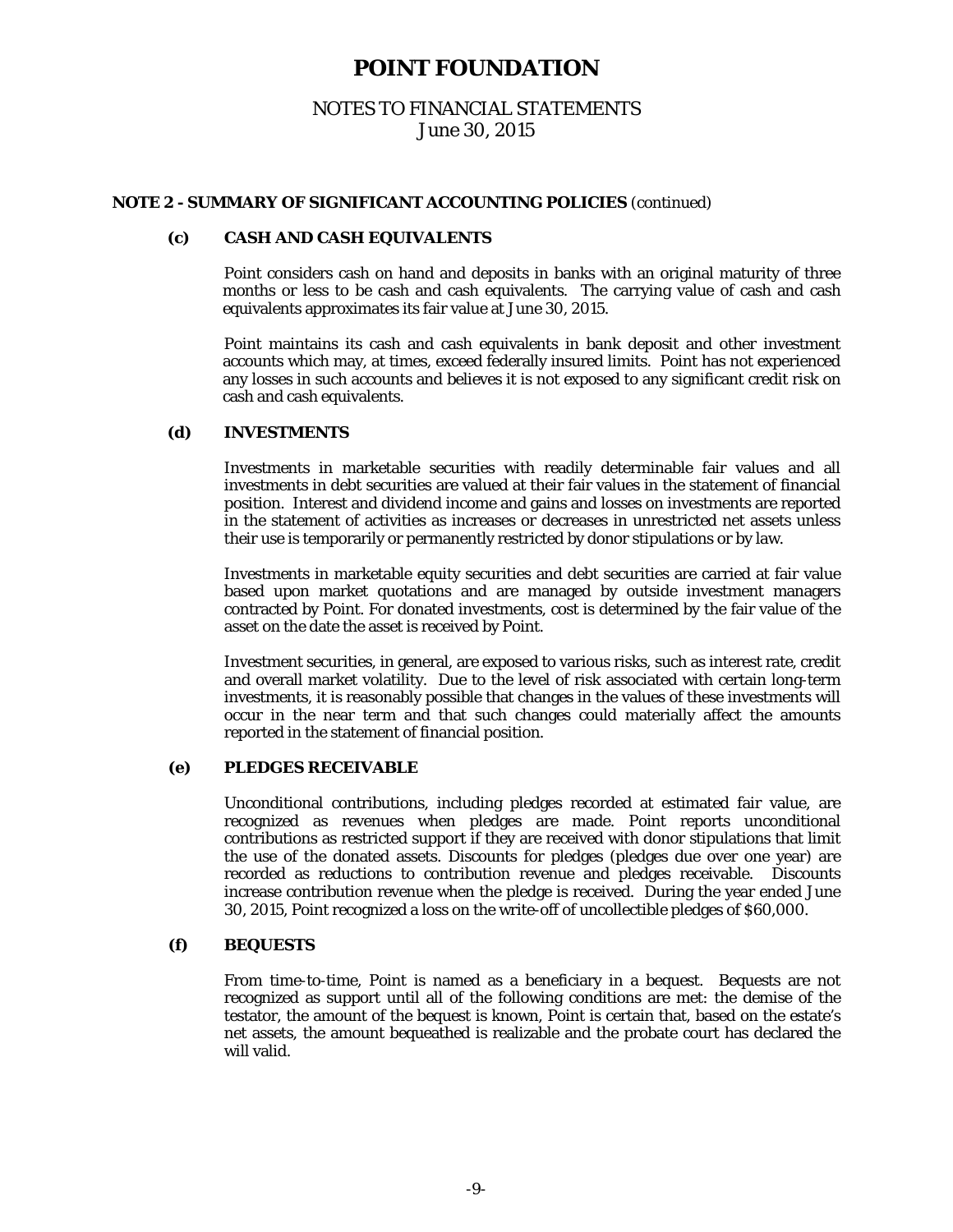## NOTES TO FINANCIAL STATEMENTS June 30, 2015

### **NOTE 2 - SUMMARY OF SIGNIFICANT ACCOUNTING POLICIES** (continued)

### **(g) PROPERTY AND EQUIPMENT**

 Property and equipment are recorded at cost if purchased or at fair value at the date of donation, if donated. Depreciation is computed on the straight-line basis over the estimated useful lives of the related assets. Maintenance and repair costs are charged to expense as incurred. Property and equipment are capitalized if the cost of an asset is greater than or equal to \$1,500 and the useful life is greater than two years. The estimated useful lives are as follows:

| <b>Office Furniture and Equipment</b> | 3 - 7 Years                      |
|---------------------------------------|----------------------------------|
| <b>Computer Equipment</b>             | - 3 - 5 Years                    |
| <b>Leasehold Improvements</b>         | Shorter of the Term of the Lease |
|                                       | Or Estimated Useful Life         |

#### **(h) LONG-LIVED ASSETS**

Point reviews long-lived assets for impairment whenever events or changes in circumstances indicate that the book value of the assets may not be recoverable. An impairment loss is recognized when the sum of the undiscounted future cash flows is less than the carrying amount of the asset, in which case a write-down is recorded to reduce the related asset to its estimated fair value. No impairment losses were recognized on long-lived assets during the year ended June 30, 2015.

#### **(i) CONTRIBUTED GOODS AND SERVICES**

Contributions of donated non-cash assets are recorded at fair value in the period received. Contributions of donated services are recognized if the services received (a) create or enhance long-lived assets, or (b) require specialized skills, are provided by individuals possessing those skills and would typically need to be purchased if not provided by donation. For the year ended June 30, 2015, Point recorded in-kind contributions of \$199,223.

#### **(j) SCHOLARSHIP EXPENSES**

Expenses for tuition, room and board, books and related expenses are accrued at July 1 of each year, for one year only. All awards must be used during the period July 1 through June 30. No balances are carried over into the next fiscal year.

Scholars may renew their scholarships on a yearly basis for the duration of their initial degree request by completing a continuing award application and complying with Point's Contract of Excellence. If a scholar desires additional degrees, they must make a separate application.

In June 2015, the Board approved 83 scholarships for fiscal year 2016 totaling \$800,868. These scholarships are contingent upon the proposed scholars being admitted to an accredited college, agreeing to and remaining compliant with the Contract of Excellence, and submitting proper documentation.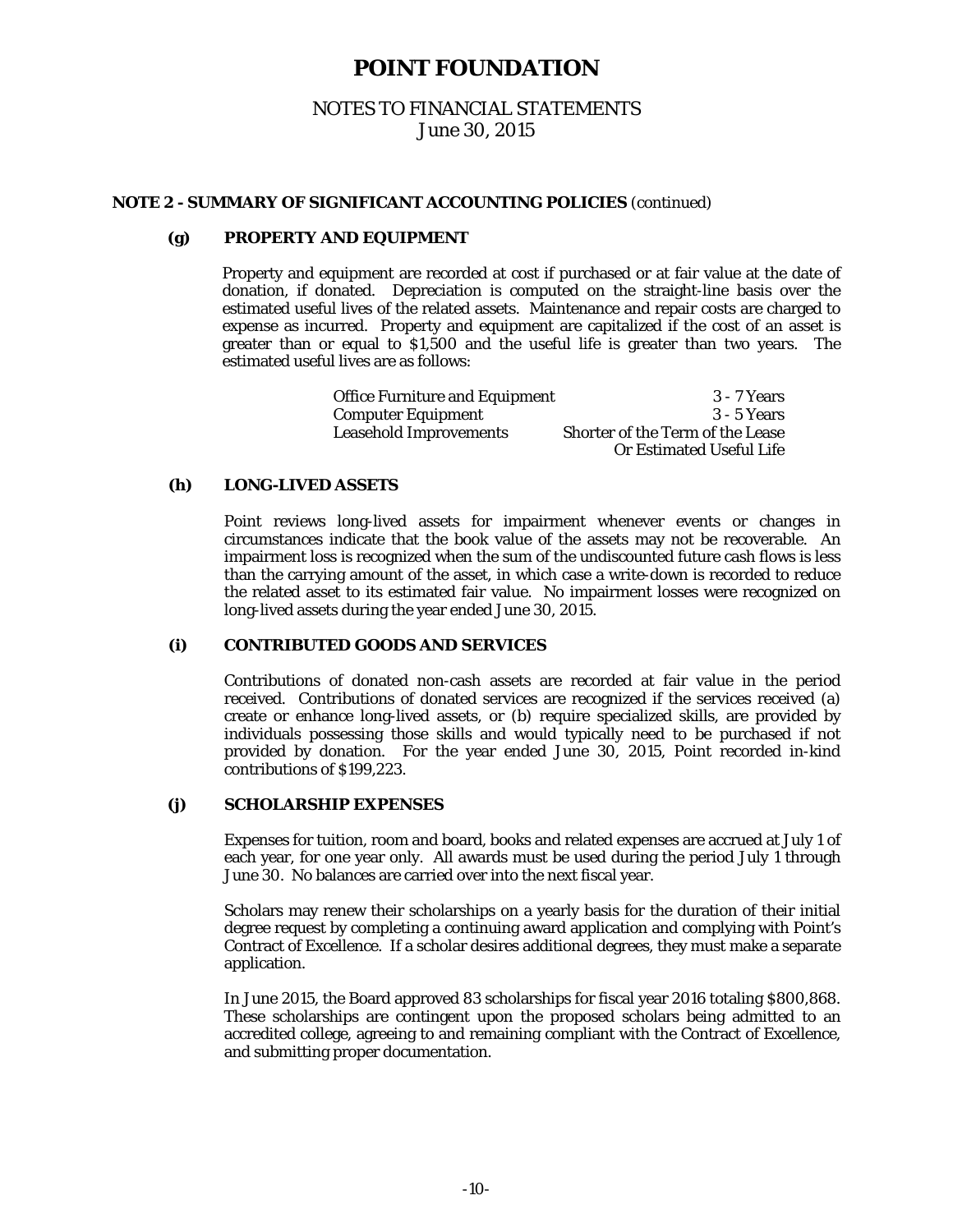## NOTES TO FINANCIAL STATEMENTS June 30, 2015

### **NOTE 2 - SUMMARY OF SIGNIFICANT ACCOUNTING POLICIES** (continued)

### **(k) INCOME TAXES**

 Point is exempt from taxation under Internal Revenue Code Section 501(c)(3) and comparable state codes.

## **(l) FUNCTIONAL ALLOCATION OF EXPENSES**

The direct costs of providing Point's programs and other activities that are identifiable have been allocated to the related programs or supporting services. Indirect or shared costs are allocated among program and supporting services by the method that best measures the relative degree of benefit. Point uses proportional salary dollars and square footage to allocate indirect cost.

#### **(m) USE OF ESTIMATES**

The preparation of financial statements in conformity with accounting principles generally accepted in the United States of America requires management to make estimates and assumptions that affect reported amounts of assets, liabilities, revenues and expenses as of the date and for the period presented. Actual results could differ from those estimates.

## **(n) COMPARATIVE TOTALS**

The financial statements include certain prior-year summarized comparative information in total but not by net asset class. Such information does not include sufficient detail to constitute a presentation in conformity with accounting principles generally accepted in the United States of America. Accordingly, such information should be read in conjunction with Point's financial statements for the year ended June 30, 2014, from which the summarized information was derived.

### **(o) SUBSEQUENT EVENTS**

Point has evaluated events and transactions occurring subsequent to the statement of financial position date of June 30, 2015 for items that should potentially be recognized or disclosed in these financial statements. The evaluation was conducted through December 3, 2015, the date these financial statements were available to be issued. No such material events or transactions were noted to have occurred.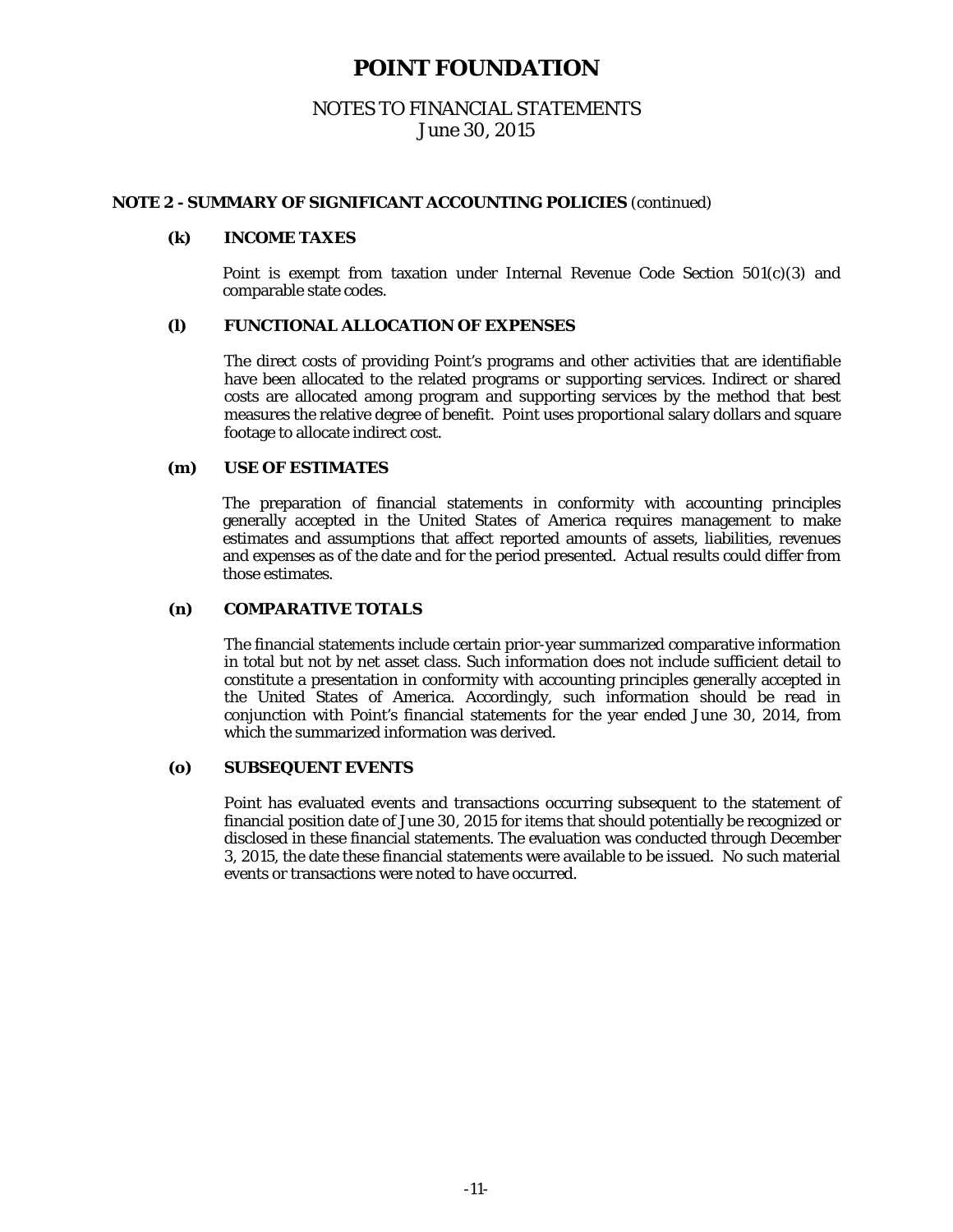## NOTES TO FINANCIAL STATEMENTS June 30, 2015

#### **NOTE 3 - INVESTMENTS**

 Point has implemented the fair value accounting standard. This standard establishes a single authoritative definition of fair value, sets out a framework for measuring fair value based on inputs used, and requires additional disclosures about fair value measurements.

 In general, fair values determined by Level 1 inputs utilize quoted prices (unadjusted) in active markets for identical assets (or liabilities). Fair values determined by Level 2 inputs utilize data points that are observable such as quoted prices in active markets, interest rates and yield curves. Fair values determined by Level 3 utilize unobservable inputs for the asset (or liability) and include situations where there is little, if any, market activity for the asset (or liability).

The following table presents information about Point's investment assets that are measured at fair value on a recurring basis at June 30, 2015 and indicates the fair value hierarchy of the valuation techniques utilized to determine such fair value:

|                                |    |               | <b>Fair Value Measurements Using</b> |                      |   |                   |           |              |  |
|--------------------------------|----|---------------|--------------------------------------|----------------------|---|-------------------|-----------|--------------|--|
|                                |    |               |                                      | <b>Quoted Prices</b> |   |                   |           |              |  |
|                                |    |               |                                      | in Active            |   | Significant       |           |              |  |
|                                |    |               |                                      | <b>Markets</b> for   |   | <b>Other</b>      |           | Significant  |  |
|                                |    |               |                                      | Identical            |   | <b>Observable</b> |           | Unobservable |  |
|                                |    | Year Ended    |                                      | <b>Assets</b>        |   | Inputs            | Inputs    |              |  |
|                                |    | June 30, 2015 | (Level 1)                            |                      |   | (Level 2)         | (Level 3) |              |  |
| <b>Mutual Funds:</b>           |    |               |                                      |                      |   |                   |           |              |  |
| <b>U.S. Equities</b>           | S. | 2,409,641     | S.                                   | 2.409.641            | S |                   | S         |              |  |
| <b>U.S. Fixed Income</b>       |    | 1,093,015     |                                      | 1,093,015            |   |                   |           |              |  |
| Non-U.S. Equities              |    | 844,995       |                                      | 844,995              |   |                   |           |              |  |
| Non-U.S. Fixed Income          |    | 119,353       |                                      | 119,353              |   |                   |           |              |  |
| <b>TOTAL MUTUAL FUNDS</b>      |    | 4,467,004     |                                      | 4,467,004            |   |                   |           |              |  |
| <b>Corporate Bonds</b>         |    | 814,569       |                                      |                      |   | 814,569           |           |              |  |
| <b>Corporate Equities</b>      |    | 182,054       |                                      | 182,054              |   |                   |           |              |  |
| <b>Money Market</b>            |    | 115,976       |                                      | 115,976              |   |                   |           |              |  |
| <b>Certificates of Deposit</b> |    | 250,148       |                                      |                      |   | 250,148           |           |              |  |
| <b>TOTAL INVESTMENTS</b>       | s  | 5,829,751     | S                                    | 4,765,034            | S | 1,064,717         | s         |              |  |

Investments in mutual funds within Level 1 are in funds with strategies ranging from small to large cap investments and international securities. The fair values of marketable securities within Level 1 inputs were obtained based on quoted market prices at the closing of the last business day of the fiscal year. These investments can be redeemed daily.

 The fair values of marketable securities within Level 2 inputs were obtained based on data points that are observable, such as quoted prices in active markets, interest rates and yield curves.

 Point recognizes transfers at the beginning of each reporting period. Transfers between level 1 and 2 generally relate to whether a market becomes active or inactive. During the year ended June 30, 2015, there were no transfers between Level 1 and Level 2. Transfers between Level 2 and 3 investments relate to whether significant relevant observable inputs are available for the fair value measurement in their entirety and when redemption rules become more or less restrictive. During the year ended June 30, 2015, there were no transfers between Level 2 and 3 investments.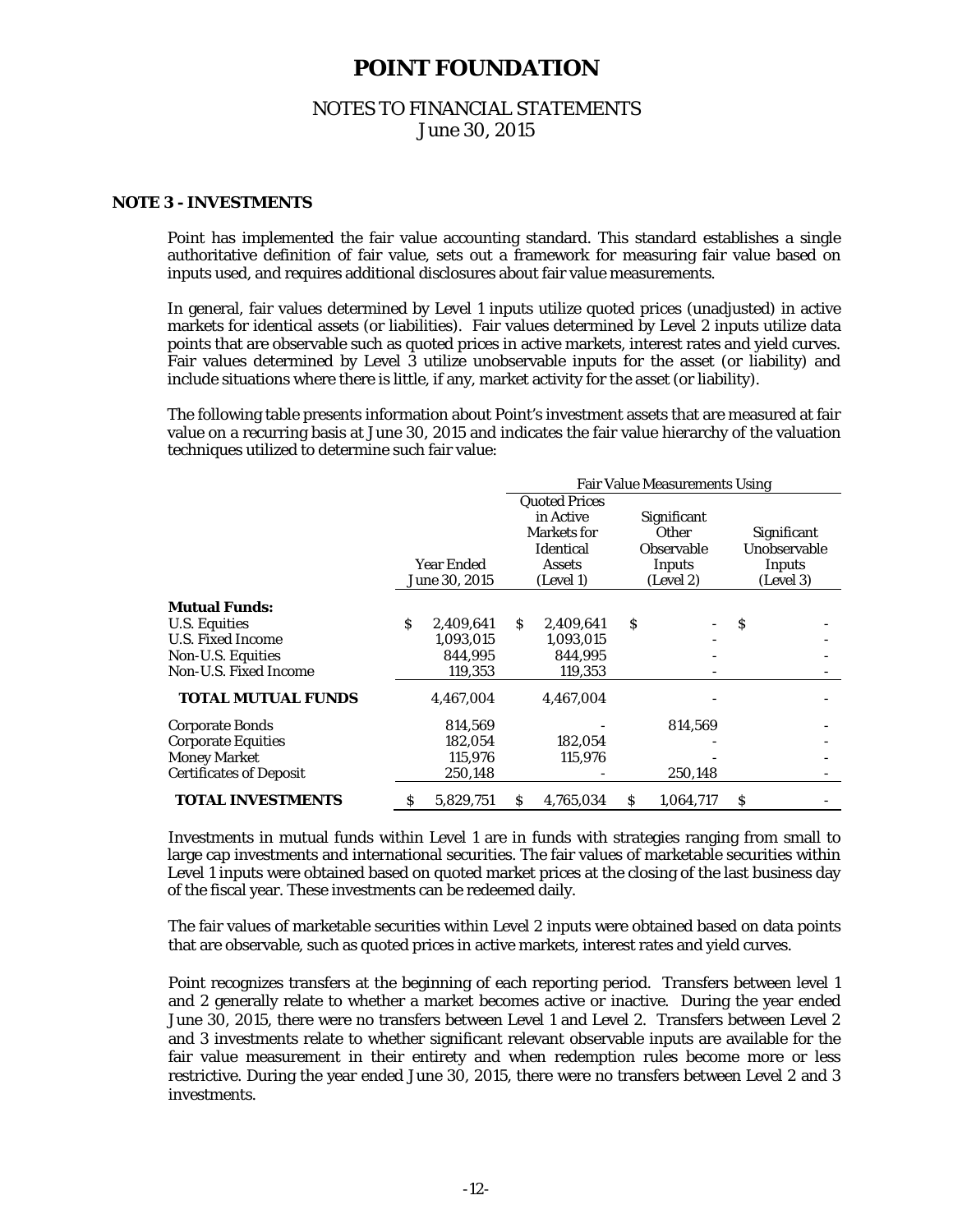## NOTES TO FINANCIAL STATEMENTS June 30, 2015

## **NOTE 3 - INVESTMENTS** (continued)

Net investment income for the year ended June 30, 2015 consists of the following:

| Interest and Dividend Income          | 272.952    |
|---------------------------------------|------------|
| <b>Realized Gain on Investments</b>   | 301,916    |
| <b>Unrealized Gain on Investments</b> | (447, 844) |
| <b>INVESTMENT INCOME (NET)</b>        | 127.024    |

### **NOTE 4 - PLEDGES RECEIVABLE**

Pledges receivable (net) at June 30, 2015 are due to be received as follows:

| Less than One Year                    | 1,572,457 |
|---------------------------------------|-----------|
| <b>One to Five Years</b>              | 904,000   |
| More than Five Years                  | 17,267    |
| <i><b>TOTAL</b></i>                   | 2,493,724 |
| Less: Allowance for Doubtful Accounts | (72, 967) |
| Less: Discount at $2.5 - 6.0\%$       | (31,046)  |
| <b>PLEDGES RECEIVABLE (NET)</b>       | 2,389,711 |

## **NOTE 5 - PROPERTY AND EQUIPMENT**

Property and equipment consist of the following at June 30, 2015:

| <b>Office Furniture and Equipment</b> | S | 88.912     |
|---------------------------------------|---|------------|
| <b>Computer Equipment</b>             |   | 252,061    |
| <b>Leasehold Improvements</b>         |   | 27,167     |
| <b>TOTAL</b>                          |   | 368,140    |
| <b>Accumulated Depreciation</b>       |   | (217, 923) |
| <b>PROPERTY AND EQUIPMENT (NET)</b>   |   | 150,217    |

Depreciation expense for the year ended June 30, 2015 was \$79,454.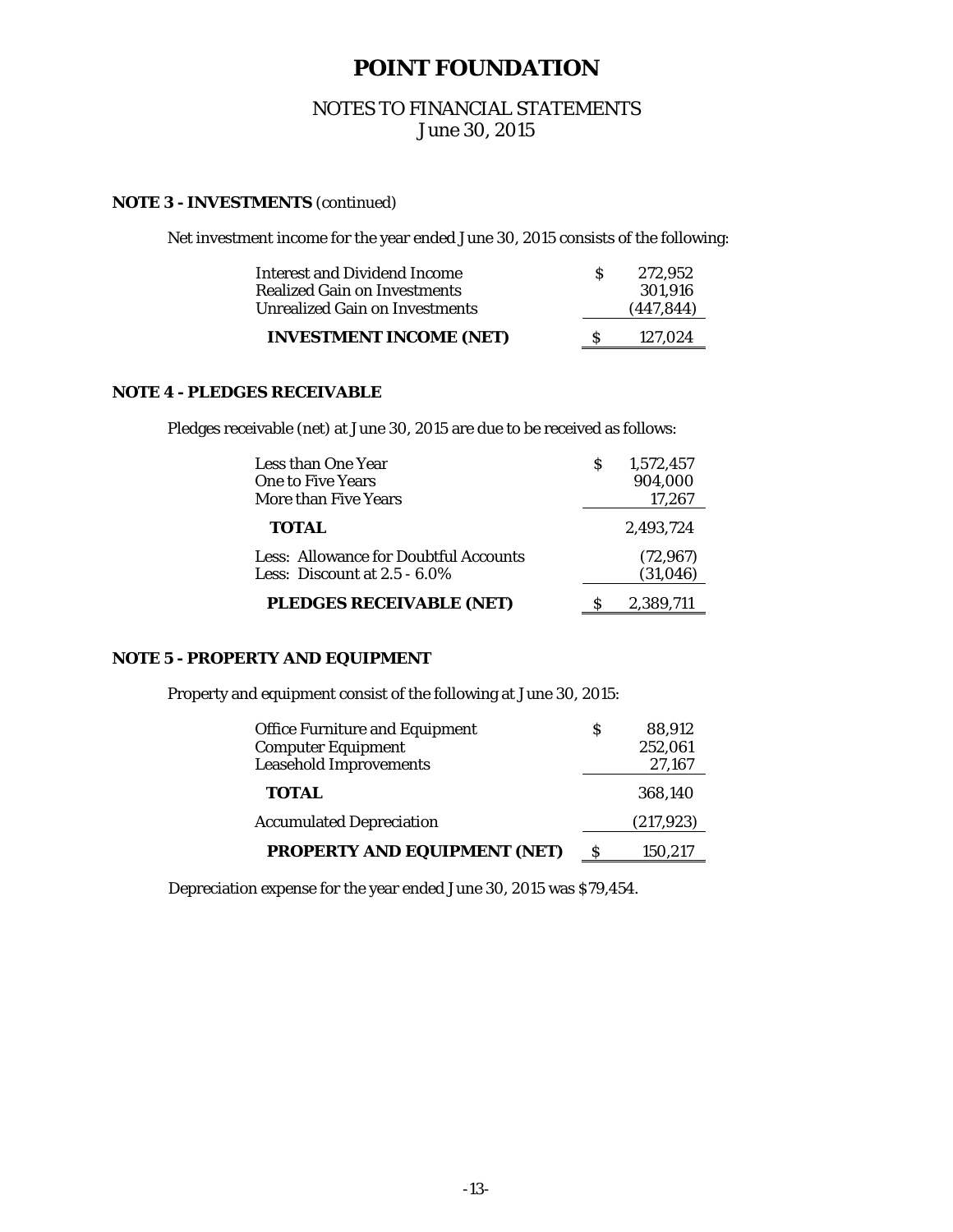## NOTES TO FINANCIAL STATEMENTS June 30, 2015

#### **NOTE 6 - COMMITMENTS AND CONTINGENCIES**

 Point leases office space under a long-term non-cancelable operating lease that expires in September 2019. Point also leases certain equipment under a non-cancelable operating lease that expires in December 2015. Minimum future rental payments under these leases as of June 30, 2015 are as follows:

| <b>Years Ending June 30</b> |   |         |
|-----------------------------|---|---------|
| 2016                        | S | 111,678 |
| 2017                        |   | 124,961 |
| 2018                        |   | 128,582 |
| 2019                        |   | 132,313 |
| 2020                        |   | 32,978  |
| <b>TOTAL</b>                | S | 530,512 |

Rental expense totaled \$115,374 for the year ended June 30, 2015.

### **NOTE 7 - TEMPORARILY RESTRICTED NET ASSETS**

Temporarily restricted net assets are available for the following purposes at June 30, 2015:

| Named Scholarships                                       | S 2.060.170 |
|----------------------------------------------------------|-------------|
| <b>Time Restricted</b>                                   | 2.082.574   |
| <b>TOTAL TEMPORARILY</b><br><b>RESTRICTED NET ASSETS</b> | 4.142.744   |

### **NOTE 8 - ENDOWMENTS**

Point's endowment consists of donor restricted funds, temporarily restricted funds, and board designated funds. All such funds are invested in mutual funds and corporate bonds (See Note 3).

Donor restricted funds are included in permanently restricted net assets and consist of the gifts and cash received on pledges receivable specifically for the endowment. Endowment pledges are not considered part of the endowment until payment is received.

The board designated funds have been established (1) to provide a scholarship fund whose income will be used to establish a reserve for funding future scholarships or possible mid-year increases in scholarship awards, and (2) to provide an administrative reserve used for covering possible unavoidable operating deficits.

Point's management understands California State law as (1) requiring the preservation of the fair value of the original gifts as of the gift date of the donor restricted endowment funds, absent donor stipulations to the contrary and (2) allowing the spending of income and gains on permanently restricted endowments, absent explicit donor stipulations that all or a portion of such gains be maintained in perpetuity.